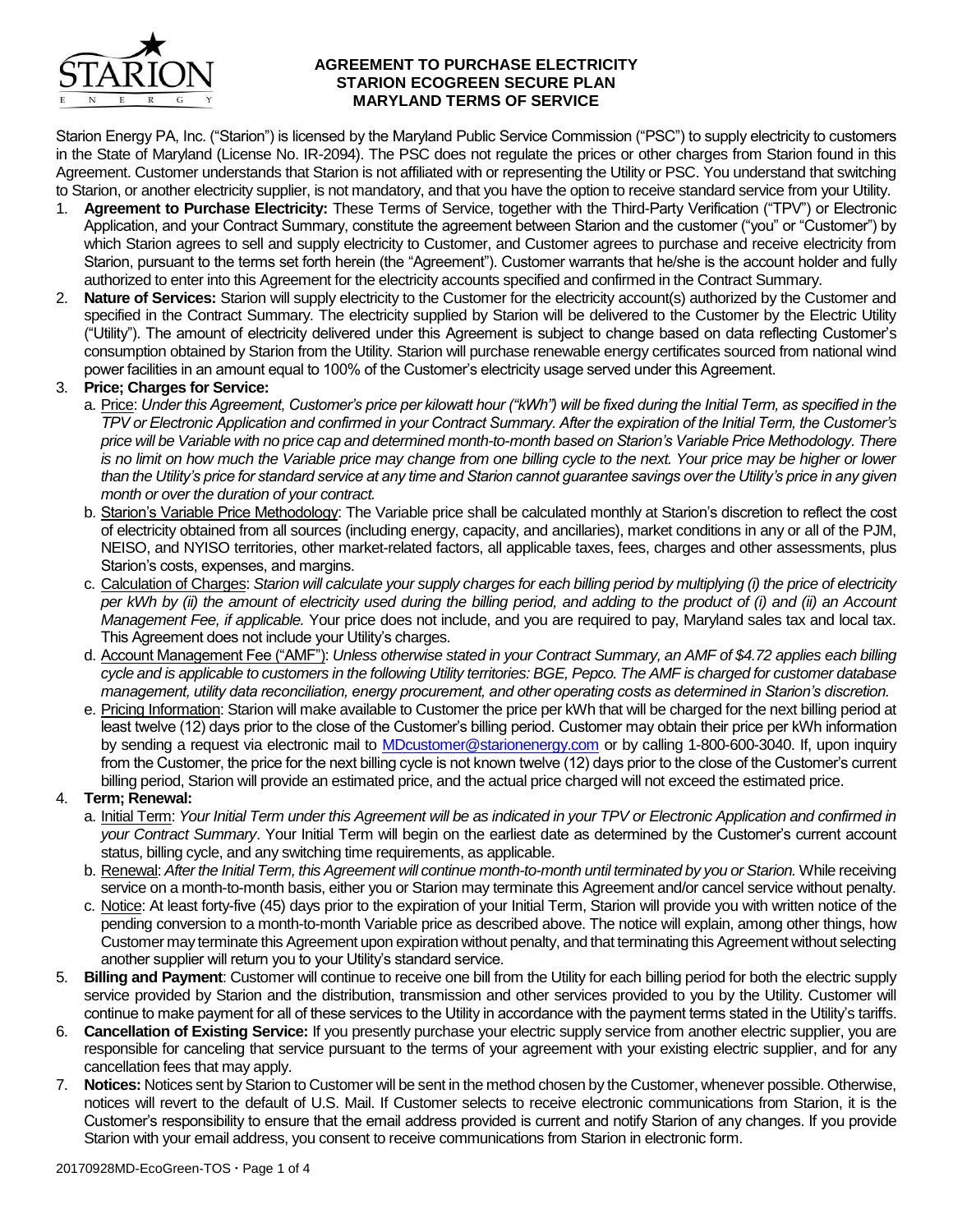# 8. **Termination of Agreement:**

- a. Termination by Customer: Customer may terminate this Agreement at any time by contacting Starion using the contact information for Starion provided in this Agreement. If Customer terminates this Agreement and, as a result, effectively cancels service prior to the expiration of the Initial Term, an early termination fee mayapply, as stated in your Contract Summary (there is no early termination fee for SMECO customers). If you terminate this Agreement, you will be returned to the Utility's standard service unless you choose another electricity supplier. The effective termination date will be determined as set forth in the Utility's tariff and applicable Maryland law.
- b. Termination by Starion: Starion reserves the right to terminate this Agreement for any reason upon at least thirty (30) days' notice to the Customer. The sole and exclusive remedy available to Customer upon termination by Starion will be a refund of any overpayment for electric supply services.
- 9. **Rescission**: You may rescind this Agreement within three (3) business days after the date of your authorization, as established by this Agreement, by contacting Starion at the contact information for Starion provided in this Agreement.
- 10. **Privacy Policy; Customer Information and Release Authorization:** By entering into this Agreement, you agree that your Utility may release to Starion, and Starion may obtain, information needed to provide service to you, including your address(es), account number(s) and other numbers required by your Utility to process an enrollment with Starion, billing and payment information and history, credit information, historical and future electricity usage and peak electricity demand, meter reading data including smart meter data, and characteristics of electricity service. Starion will not release or sell your personal information to any other party without your consent unless required to do so by law or if necessary to enforce the terms of this Agreement.
- 11. **Representations; Warranties:** Starion makes no representations or warranties other than those expressly set forth in this Agreement, and STARION EXPRESSLY DISCLAIMS ALL OTHER WARRANTIES, EXPRESS OR IMPLIED. Starion does not represent any guarantee of savings under this Agreement.
- 12. **Limitation of Liability:** Starion's liability in connection with this Agreement, including without limitation any alleged liability for Early Termination by Starion as explained above, shall not exceed the amount of your largest monthly invoice for electric generation service during the twelve (12) months immediately preceding termination of this Agreement. In no event shall either party be liable to the other for any indirect, special, consequential (including lost profits or revenue), incidental, indirect or punitive damages for claims arising under this Agreement.
- 13. **Binding Effect; Agency; Assignment:** This Agreement shall extend to and be binding upon Starion's and Customer's respective successors and permitted assigns; provided, however, that Customer may not assign this Agreement without Starion's prior written consent, and any purported assignment without such consent shall be void. You appoint Starion as your agent to provide retail electric service, including electric transportation, transmission and related services appropriate to provide that service to you. Starion may assign its rights and obligations under this Agreement to an affiliate of Starion or to another competitive electricity supplier licensed to do business in Maryland, in whole or in part, subject to compliance with applicable Maryland law.
- 14. **Force Majeure:** Performance of any obligation required by this Agreement shall be suspended if compliance is prevented by an Act of God, strike, fire, war, civil disturbance, embargo, explosion, breakage or accident to machinery or lines of pipe; repairing or altering machinery or lines of pipe; freezing of wells or lines of pipe; by federal, state or local law, rule, order or regulation or by any other cause reasonably beyond the control of a party. Any party claiming such interference with the performance of its obligations hereunder shall provide notice to the other party, specifying the cause of interference. A party shall not be required by this paragraph to settle a labor dispute with its own employees on terms it deems unfavorable.

# 15. **Customer Service:**

- a. In the event of a dispute or disagreement involving Starion's services, you and Starion agree to use our best efforts to resolve the dispute. Most concerns can be resolved by calling our Customer Service Department at 1-800-600-3040. You may also emai[l info@starionenergy.com](mailto:info@starionenergy.com) or write to Starion Energy, PO Box 845, Middlebury, CT 06762. Starion's Customer Service is available Monday through Friday from 9:00 a.m. to 5:00 p.m. Eastern Time. Starion will report the results of its investigation of your inquiry and provide a written report upon request.
- b. Customer may also contact the Maryland Attorney General's Office at 888-743-0023 or at its website: www.oag.state.md.us. The Public Service Commission of Maryland can be reached at 800-492-0474 or through its website at www.psc.state.md.us.

# 16. **Claims Resolution:**

- a. In the event Starion is unable to resolve a complaint to your satisfaction, this section explains how claims can be resolved through arbitration or litigation. It includes an arbitration provision. You may reject the arbitration provision by sending us written notice within 45 days after your first energy bill with Starion as your supplier. See Your Right to Reject Arbitration below.
- b. For this section, you and Starion ("us" or "we") include any corporate parents, subsidiaries, affiliates or related persons or entities. Claim means any current or future claim, dispute or controversy relating to your account(s), this Agreement, or any agreement or relationship you have or had with us, except for the validity, enforceability or scope of the arbitration provision. Claim includes but is not limited to: (1) initial claims, counterclaims, cross-claims and third-party claims; (2) claims based upon contract, tort, fraud, statute, regulation, common law and equity; (3) claims by or against any third party using or providing any product, service or benefit in connection with any account; and (4) claims that arise from or relate to (a) any account created under any agreement with us or any rates charged on any such account, (b) advertisements, promotions or statements related to any rate plans, goods or services under any agreement with us, (c) benefits and services related to Customer's account with us (including rewards programs) and (d) your application for any account. You may not sell, assign or transfer a claim.
- c. Sending a Claim Notice: Before beginning arbitration or a lawsuit, you and we agree to send a written notice (a Claim Notice) to each party against whom a claim is asserted, in order to provide an opportunity to resolve the claim informally. Go to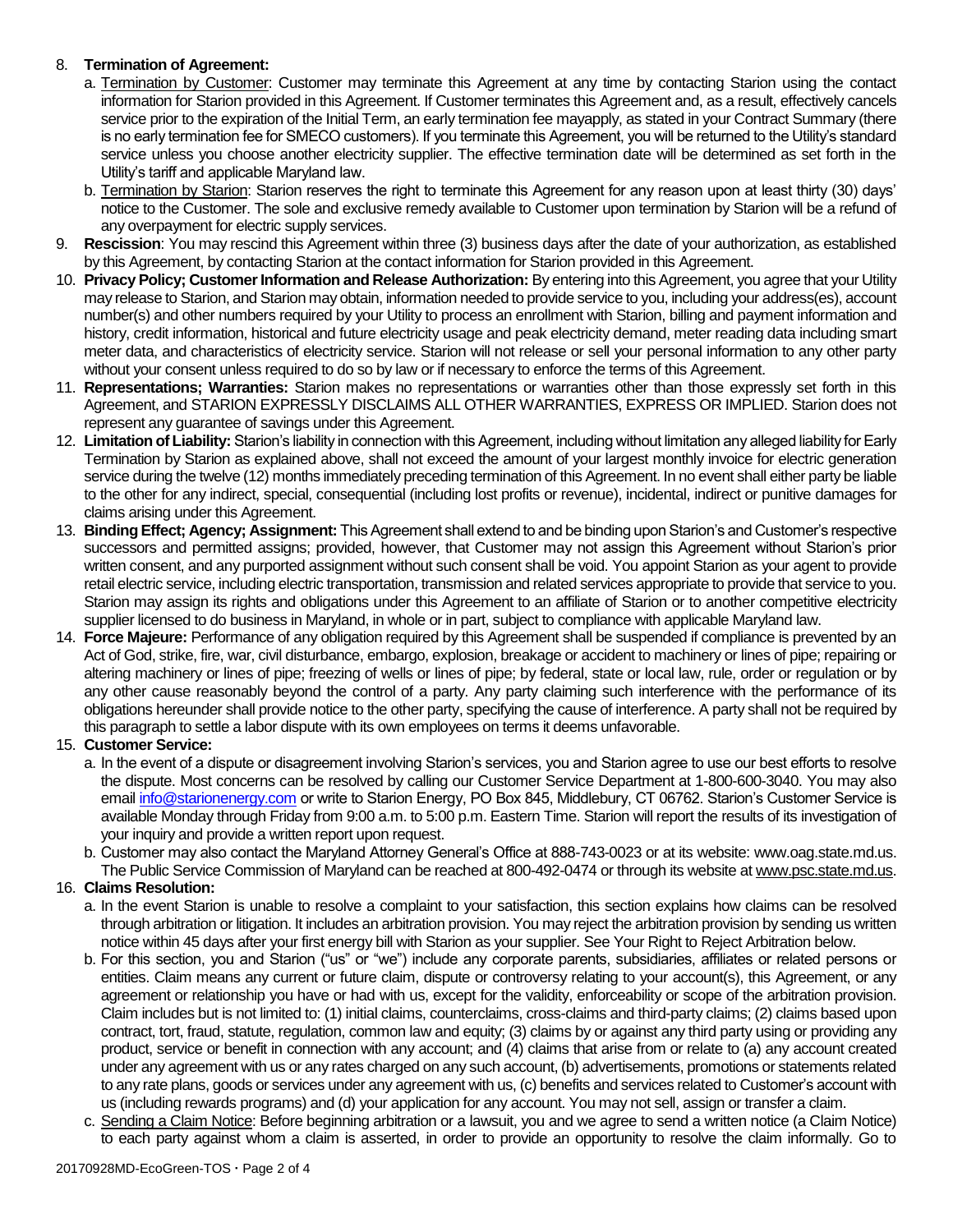www.starionenergy.com and select your state of residence for a sample form of Claim Notice. The Claim Notice must describe the claim and state the specific relief demanded. Notice to you will be sent to your billing address. Notice to us must include your name, address and account number and be sent to Starion Energy, Attn: Compliance Dept., P.O. Box 845, Middlebury, CT 06762. If the claim proceeds to arbitration, the amount of any relief demanded in a Claim Notice will not be disclosed to the arbitrator until after the arbitrator rules.

- d. Arbitration: You or we may elect to resolve any claim by individual arbitration. Claims are decided by a neutral arbitrator. If arbitration is chosen by any party, neither you nor we will have the right to litigate that claim in court or have a jury trial on that claim. Further, you and we will not have the right to participate in a representative capacity or as a member of any class pertaining to any claim subject to arbitration. Arbitration procedures are generally simpler than the rules that apply in court, and discovery is more limited. The arbitrator's decisions are as enforceable as any court order and are subject to very limited review by a court. Except as set forth below, the arbitrator's decision will be final and binding. Other rights you or we would have in court may also not be available in arbitration.
	- i. Initiating Arbitration: Before beginning arbitration, you or we must first send a Claim Notice. Claims will be referred to either JAMS or AAA, as selected by the party electing arbitration. Claims will be resolved pursuant to this Arbitration provision and the selected organization's rules in effect when the claim is filed, except where those rules conflict with this Agreement. If we choose the organization, you may select the other within 30 days after receiving notice of our selection. Contact JAMS or AAA to begin an arbitration or for other information. Claims also may be referred to another arbitration organization if you and we agree in writing or to an arbitrator appointed pursuant to section 5 of the Federal Arbitration Act, 9 U.S.C. sec. 1-16 ("FAA"). We will not elect arbitration for any claim you file in small claims court, so long as the claim is individual and pending only in that court. You or we may otherwise elect to arbitrate any claim at any time unless it has been filed in court and trial has begun or final judgment has been entered. Either you or we may delay enforcing or not exercise rights under this Arbitration provision, including the right to arbitrate a claim, without waiving the right to exercise or enforce those rights.
	- ii. Limitations on Arbitration: If either party elects to resolve a claim by arbitration, that claim will be arbitrated on an individual basis. There will be no right or authority for any claims to be arbitrated on a class action basis or on bases involving claims brought in a purported representative capacity on behalf of the general public, other Starion customers or other persons similarly situated. The arbitrator's authority is limited to claims between you and us alone. Claims may not be joined or consolidated unless you and we agree in writing. An arbitration award and any judgment confirming it will apply only to the specific case and cannot be used in any other case except to enforce the award. Notwithstanding any other provision and without waiving the right to appeal such decision, if any portion of these Limitations on Arbitration is deemed invalid or unenforceable, then the entire Arbitration provision (other than this sentence) will not apply.
	- iii. Arbitration Procedures: This Arbitration provision is governed by the FAA. The arbitrator will apply applicable substantive law, statutes of limitations and privileges. The arbitrator will not apply any federal or state rules of civil procedure or evidence in matters relating to evidence or discovery. Subject to the Limitations on Arbitration, the arbitrator may otherwise award any relief available in court. The arbitration will be confidential, but you may notify any government authority of your claim. If your claim is for \$5,000 or less, you may choose whether the arbitration will be conducted solely on the basis of documents, through a telephonic hearing, or by an in person hearing. At any party's request, the arbitrator will provide a brief written explanation of the award. The arbitrator's award will be final and binding, except for any right of appeal provided by the FAA; however, any party will have 30 days to appeal the award by notifying the arbitration organization and all parties in writing. The organization will appoint a three arbitrator panel to decide anew, by majority vote based on written submissions, any aspect of the decision appealed. Judgment upon any award may be entered in any court having jurisdiction. At your election, arbitration hearings will take place in the federal judicial district of your residence.
	- iv. Arbitration Fees and Costs: You will be responsible for paying your share of any arbitration fees (including filing, administrative, hearing or other fees), but only up to the amount of the filing fees you would have incurred if you had brought a claim in court. We will be responsible for any additional arbitration fees. At your written request, we will consider in good faith making a temporary advance of your share of any arbitration fees, or paying for the reasonable fees of an expert appointed by the arbitrator for good cause.
	- v. Additional Arbitration Awards: Only if the arbitrator rules in your favor for an amount greater than any final offer we made before the first arbitration hearing is conducted, the arbitrator's award will include: (1) any money to which you are entitled, but in no case less than \$1,000; and (2) any reasonable attorneys' fees, costs and expert and other witness fees.
	- vi. Your Right to Reject Arbitration: You may reject this Arbitration provision by sending a written rejection notice to us at: Starion Energy, Attn: Compliance Department, P.O. Box 845, Middlebury, CT 06762. Go to www.starionenergy.com and select your state of residence for a sample rejection notice. Your rejection notice must be mailed within 45 days after the date of your first energy bill with Starion as your supplier. Your rejection notice must state that you reject the Arbitration provision and include your name, address, account number and personal signature. No one else may sign the rejection notice. If your rejection notice complies with these requirements, this Arbitration provision will not apply to you, except for any claims subject to pending litigation or arbitration at the time you send your rejection notice. Rejection of this Arbitration provision will not affect your other rights or responsibilities under this Claims Resolution section or the Agreement. Rejecting this Arbitration provision will not affect your ability to receive energy supplied by us or any other benefit, product or service you may have with your account.
- e. Continuation: This Section 16 will survive termination of your Agreement, voluntary payment of your account balance, any legal proceeding to collect a debt, any bankruptcy and any sale of your account (in the case of a sale, its terms will apply to the buyer